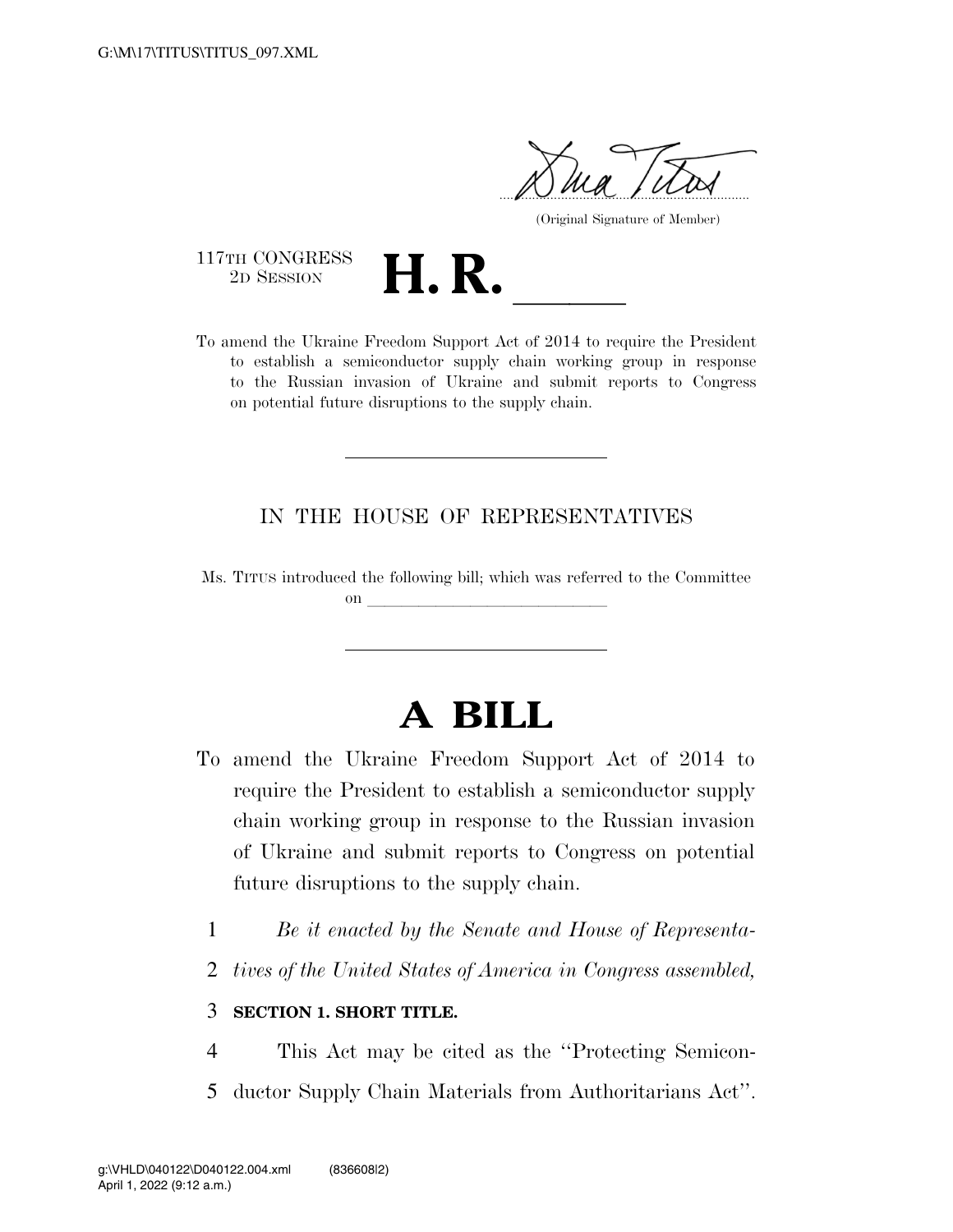**SEC. 2. AMENDMENTS TO THE UKRAINE FREEDOM SUP- PORT ACT OF 2014.**  The Ukraine Freedom Support Act of 2014 (22 U.S.C. 8921 et seq.) is amended— (1) by redesignating section 11 as section 13; and (2) by inserting after section 10 the following new sections: **''SEC. 11. WORKING GROUP ON SEMICONDUCTOR SUPPLY DISRUPTIONS.**  ''(a) IN GENERAL.—Not later than 30 days after the date of the enactment of this section, the President shall establish an interagency working group to address semi- conductor supply chain issues caused by the Russia's ille- gal and unprovoked attack on Ukraine. ''(b) MEMBERSHIP.—The interagency working group established pursuant to subsection (a) shall be comprised of the head, or designee of the head, of each of the fol- lowing:  $\frac{1}{2}$  The Department of State. 21 ''(2) The Department of Defense. 22 ''(3) The Department of Commerce. 23 ''(4) The Department of the Treasury.

24 ''(5) The Office of the United States Trade Representative.

26 "(6) The Department of Interior.

 $\mathfrak{D}$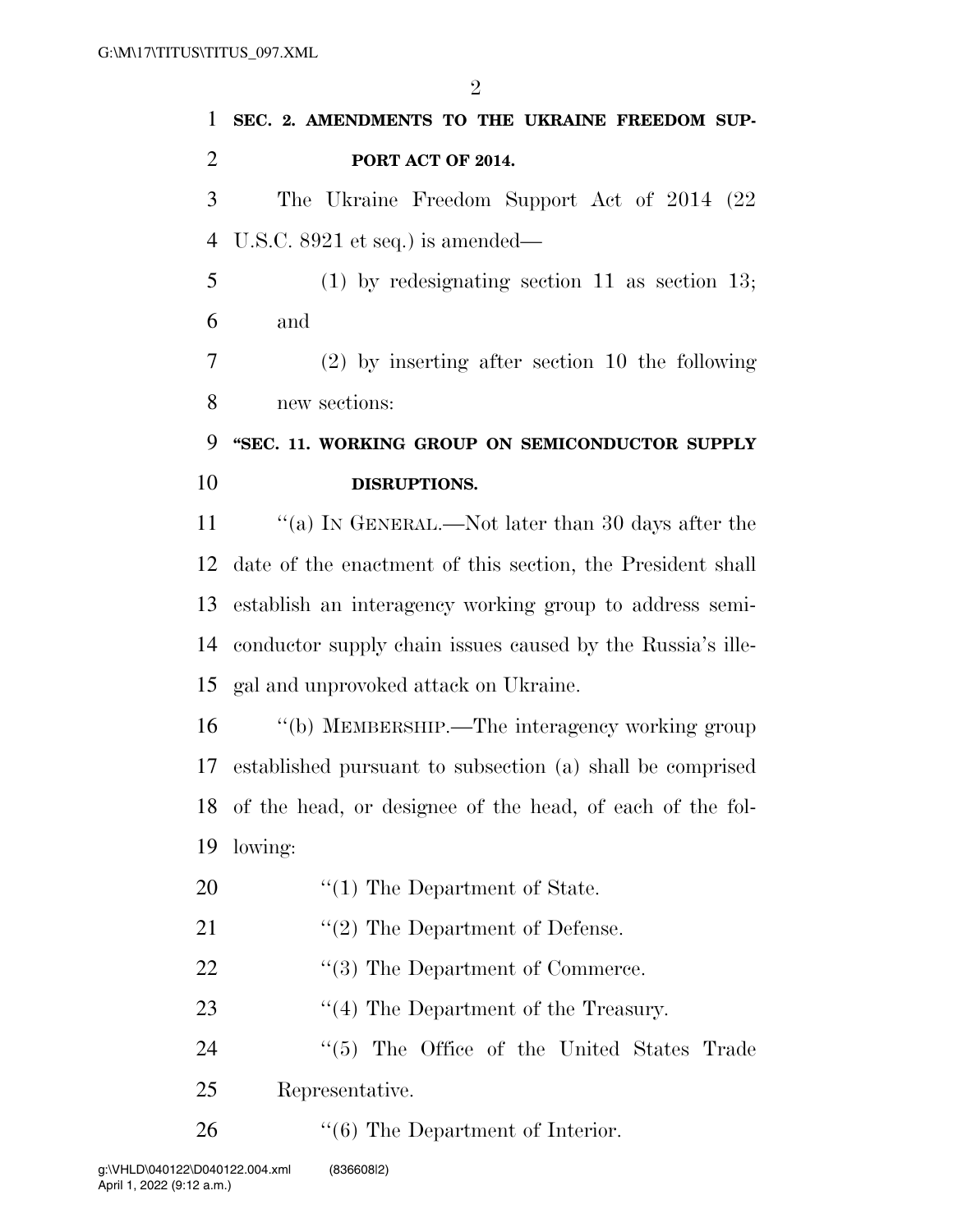| $\mathbf{1}$         | $\lq(7)$ The Department of Energy.                           |
|----------------------|--------------------------------------------------------------|
| $\overline{2}$       | "(8) The Department of Homeland Security.                    |
| 3                    | $\lq(9)$ The Department of Labor.                            |
| $\overline{4}$       | $``(10)$ Any other Federal department or agency              |
| 5                    | the President determines appropriate.                        |
| 6                    | "(c) CHAIR.—The Secretary of State shall serve as            |
| 7                    | the chair of the working group established pursuant to       |
| 8                    | subsection (a).                                              |
| 9                    | "SEC. 12. REPORTS ON SEMICONDUCTOR SUPPLY CHAIN              |
| 10                   | DISRUPTIONS.                                                 |
| 11                   | "(a) REPORT ON IMPACT OF RUSSIA'S INVASION OF                |
| 12                   | UKRAINE.—Not later than 60 days after the date of the        |
| 13                   | enactment of this section, the Secretary of State shall sub- |
| 14                   | mit to the committees listed in subsection (b) a report of   |
|                      |                                                              |
|                      | the interagency working group that—                          |
|                      | $\cdot\cdot(1)$ reviews and analyzes—                        |
|                      | "(A) the impact of Russia's unprovoked at-                   |
| 15<br>16<br>17<br>18 | tack on Ukraine on the supply of palladium,                  |
| 19                   | neon gas, helium, and hexafluorobutadiene                    |
| 20                   | $(C4F6)$ ; and                                               |
| 21                   | $\lq\lq$ the impact, if any, on supply chains                |
|                      | and the global economy;                                      |
| 22<br>23             | $\lq(2)$ recounts diplomatic efforts by the United           |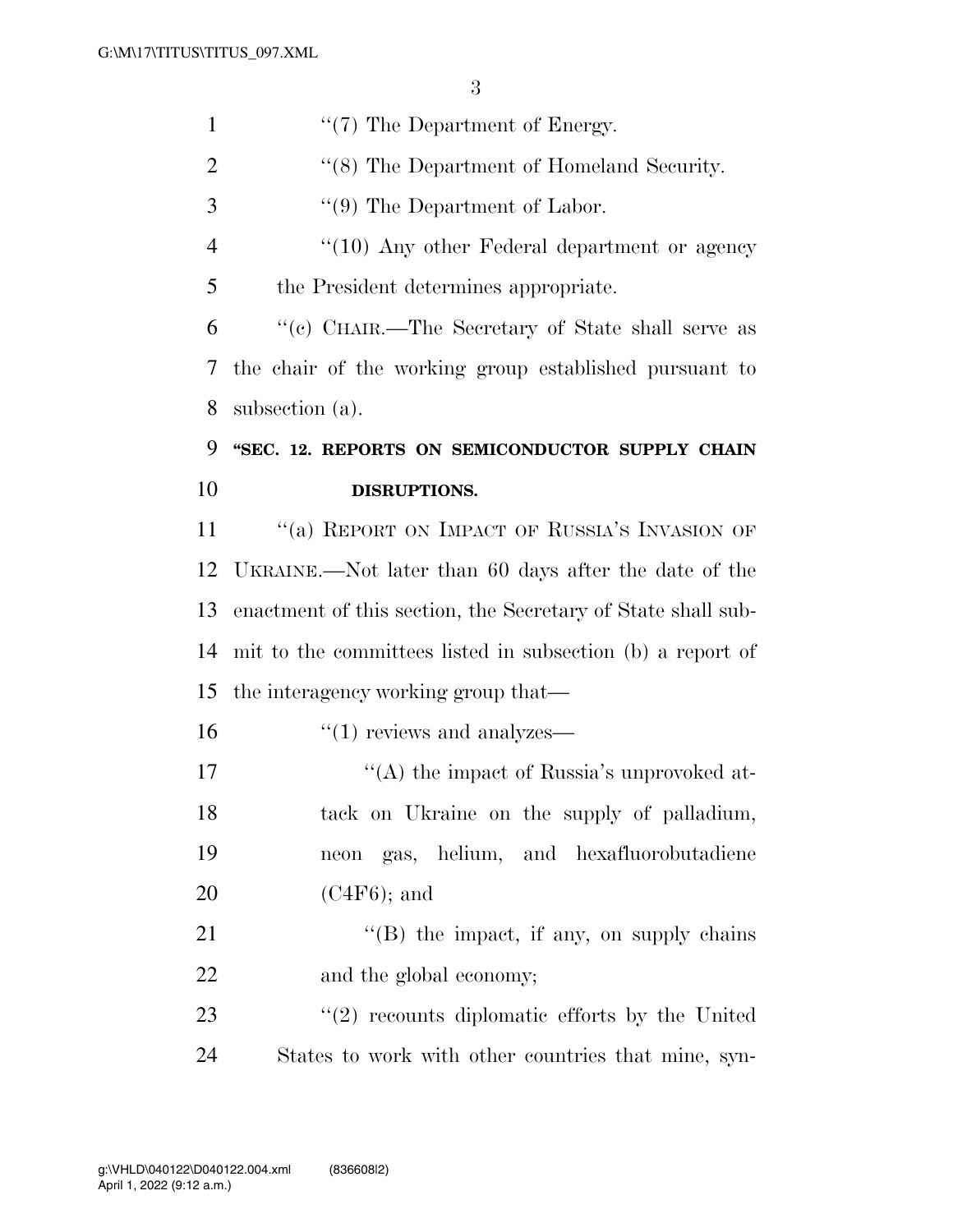| $\mathbf{1}$   | thesize, or purify palladium, neon gas, helium, or           |
|----------------|--------------------------------------------------------------|
| $\overline{2}$ | hexafluorobutadiene $(C4F6)$ ;                               |
| 3              | $\cdot\cdot$ (3) quantifies the actions resulting from these |
| $\overline{4}$ | efforts to diversify sources of supply of these items;       |
| 5              | $(4)$ sets forth steps the United States has                 |
| 6              | taken to bolster its production or secure supply of          |
| 7              | palladium or other compounds and elements listed in          |
| 8              | paragraph $(1)(A);$                                          |
| 9              | "(5) lists any other important elements, com-                |
| 10             | pounds, or products in the semiconductor supply              |
| 11             | chain that have been affected by Russia's illegal at-        |
| 12             | tack on Ukraine; and                                         |
| 13             | $``(6)$ recommends any potential legislative steps           |
| 14             | that could be taken by Congress to further bolster           |
| 15             | the supply of elements, compounds, or products for           |
| 16             | the semiconductor supply chain that have been cur-           |
| 17             | tailed as a result of Russia's actions.                      |
| 18             | "(b) COMMITTEES LISTED.—The committees listed                |
| 19             | in this subsection are—                                      |
| 20             | $f'(1)$ the Committee on Foreign Affairs and the             |
| 21             | Committee on Energy and Commerce of the House                |
| 22             | of Representatives; and                                      |
| 23             | $f'(2)$ the Committee on Foreign Relations and               |
| 24             | the Committee on Commerce, Science, and Trans-               |
| 25             | portation of the Senate.                                     |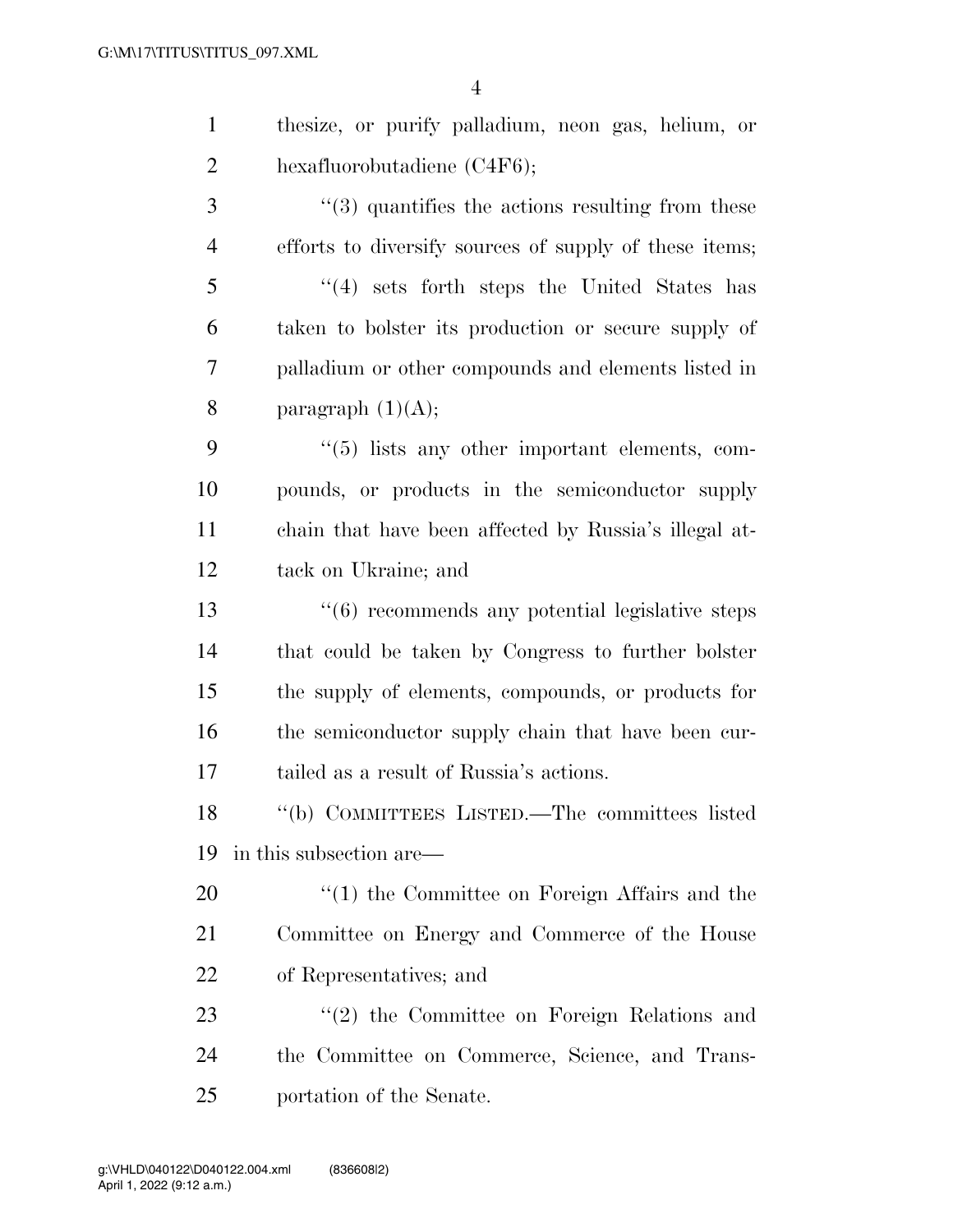''(c) ANNUAL REPORT ON POTENTIAL FUTURE SHOCKS TO SEMICONDUCTOR SUPPLY CHAINS.—

3 "(1) In GENERAL.—Not later than 180 days after the date of the enactment of this section, and annually thereafter for 5 years, the Secretary of State shall submit to the Committee on Foreign Af- fairs of the House of Representatives and the Com- mittee on Foreign Relations of the Senate a report of the interagency working group that—

 ''(A) outlines and plans for the most likely future geopolitical developments that could se- verely disrupt global semiconductor supply chains in ways that could harm the national se- curity or economic interests of the United States;

 ''(B) forecasts the various potential im- pacts on the global supply chain for semi-18 conductors, and products that use semiconduc- tors, from the developments outlined pursuant to subparagraph (A), as well as the following contingencies—

22  $\frac{1}{1}$  an invasion of Taiwan or geo-23 political instability or conflict in East Asia; 24 ''(ii) a broader war or geopolitical in-stability in Europe;